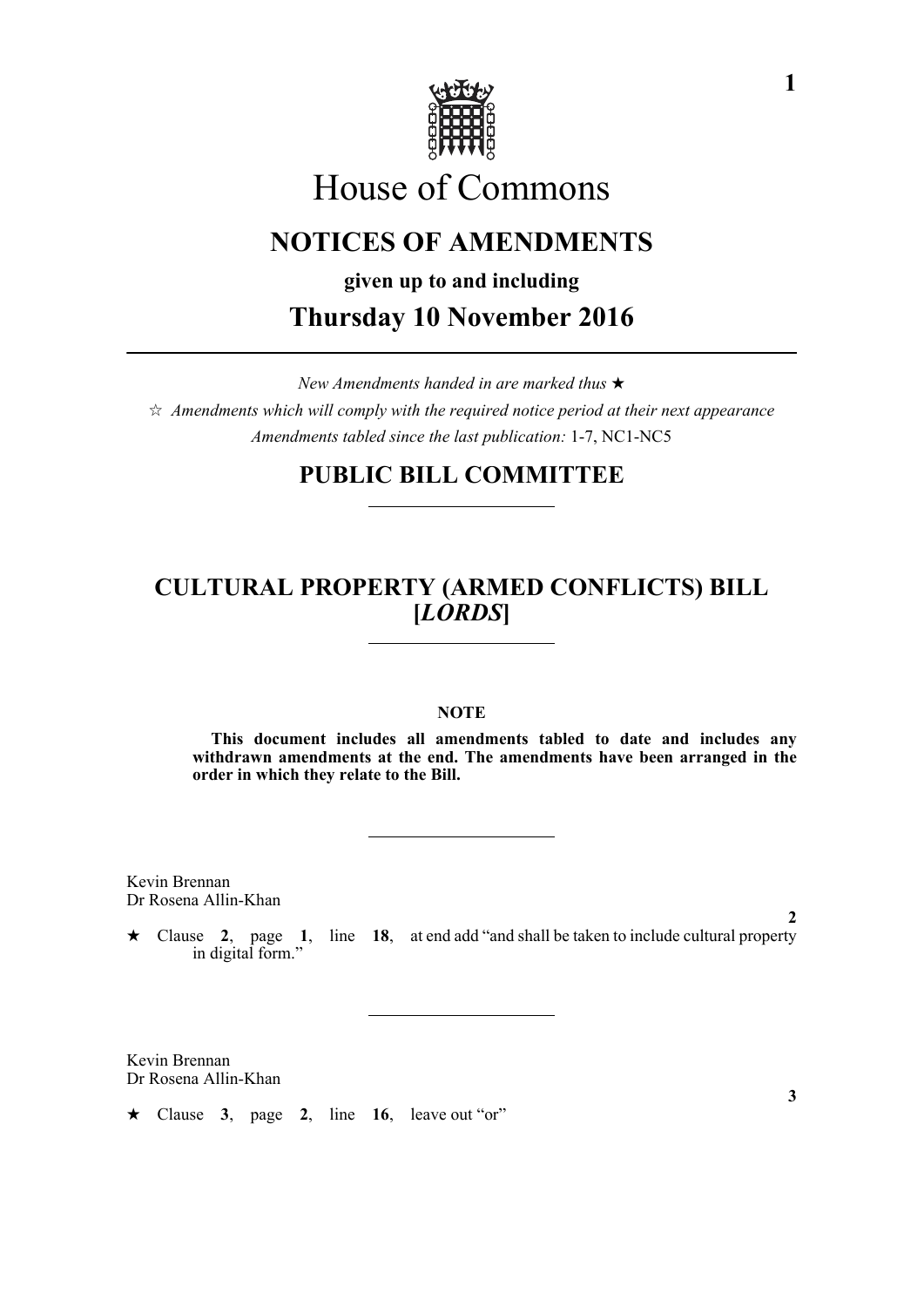Kevin Brennan Dr Rosena Allin-Khan

 $\star$  Clause 3, page 2, line 17, at end insert "or if the act was committed by a private military contractor or an individual employed by a private military contractor, including persons contracted to the UK armed forces."

Kevin Brennan Dr Rosena Allin-Khan

 $\star$  Clause 3, page 2, line 17, at end insert ", or (c) a foreign national serving under the military command of the UK Armed Forces."

Kevin Brennan Dr Rosena Allin-Khan

- $\star$  Clause 8, page 5, line 5, at end insert—
	- "( ) Where cultural property is in a digital form, the cultural emblem may be displayed in a digital format."

Kevin Brennan Dr Rosena Allin-Khan

Clause **17**, page **8**, line **12**, leave out "or having reason to suspect"

#### Victoria Borwick

 Clause **17**, page **8**, line **12**, leave out "having reason to suspect" and insert "believing"

**5**

**4**

**6**

**7**

**1**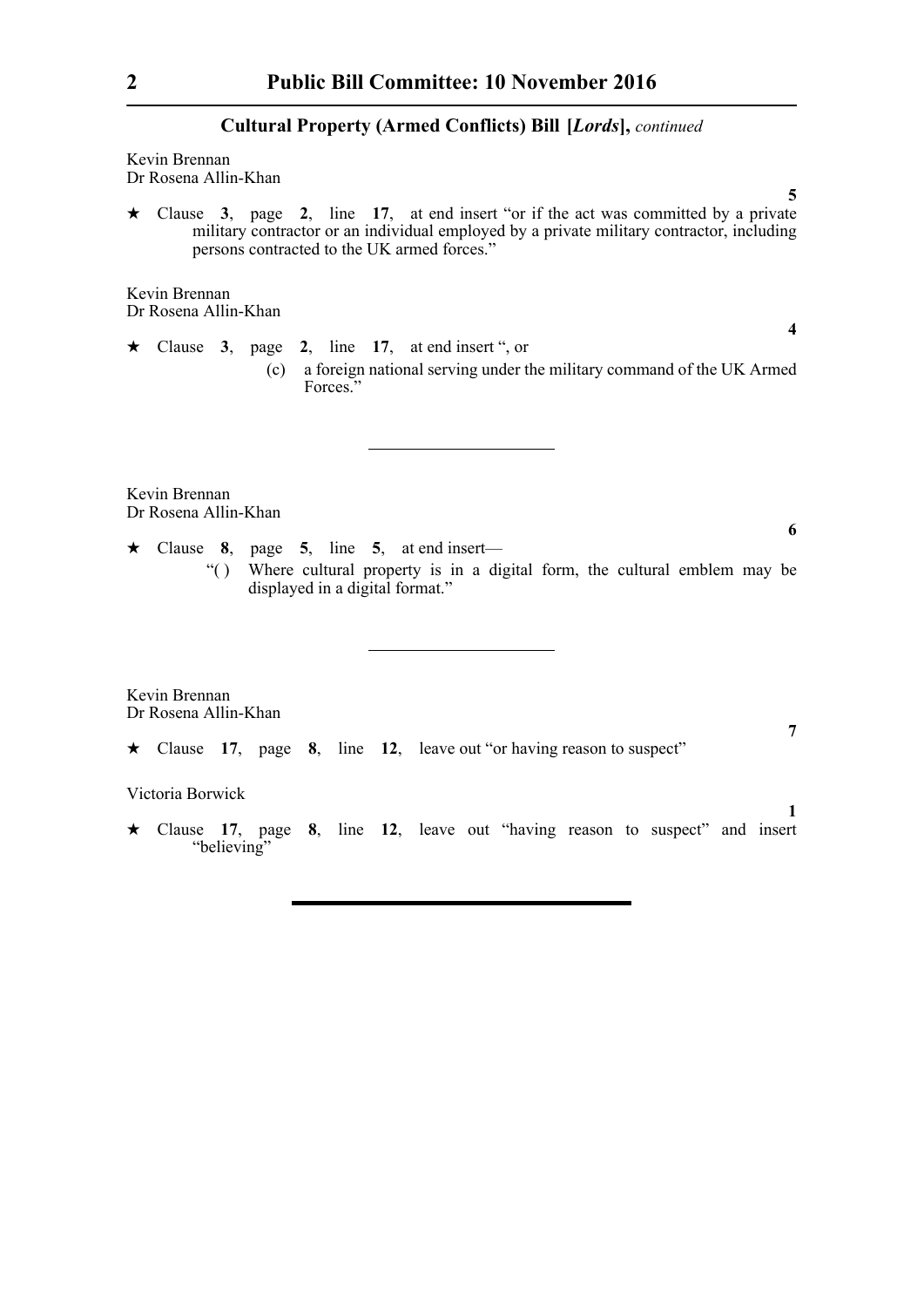#### *NEW CLAUSES*

Kevin Brennan Dr Rosena Allin-Khan

 $\star$  To move the following Clause—

#### **"Enforcement: costs**

- (1) The Secretary of State shall lay before Parliament each year a report setting out the costs incurred by the following bodies in fulfilling the requirements of this Act—
	- (a) the cultural property protection unit within the Ministry of Defence,
	- (b) Border Force,
	- (c) the Arts and Antiquities Unit of the Metropolitan Police,
	- (d) UK police authorities, and
	- (e) any other publicly funded body carrying out functions for the purposes of cultural protection under this Act.
- (2) The first report under subsection (1) shall be laid within 12 months of this Act being passed.
- (3) Reports laid under this section shall include an account of how bodies specified under subsection (1) communicate and cooperate with each other in protecting cultural property in compliance with this Act."

Kevin Brennan Dr Rosena Allin-Khan

 $\star$  To move the following Clause—

#### **"Report on topics for updated Protocol**

Within 12 months of the passing of this Act, the Secretary of State shall publish a report setting out the UK's priorities for topics to be included in an updated protocol to the 1954 Hague Convention."

Kevin Brennan Dr Rosena Allin-Khan

 $\star$  To move the following Clause—

#### **"Cultural property: duty to provide information**

(1) Auctioneers and traders within the United Kingdom shall have a duty to provide buyers and potential buyers of items of cultural property (including antiques, cultural artefacts and artworks) with information to enable buyers and potential buyers to decide whether the item has been unlawfully exported within the meaning of section 17 of this Act.

**NC1**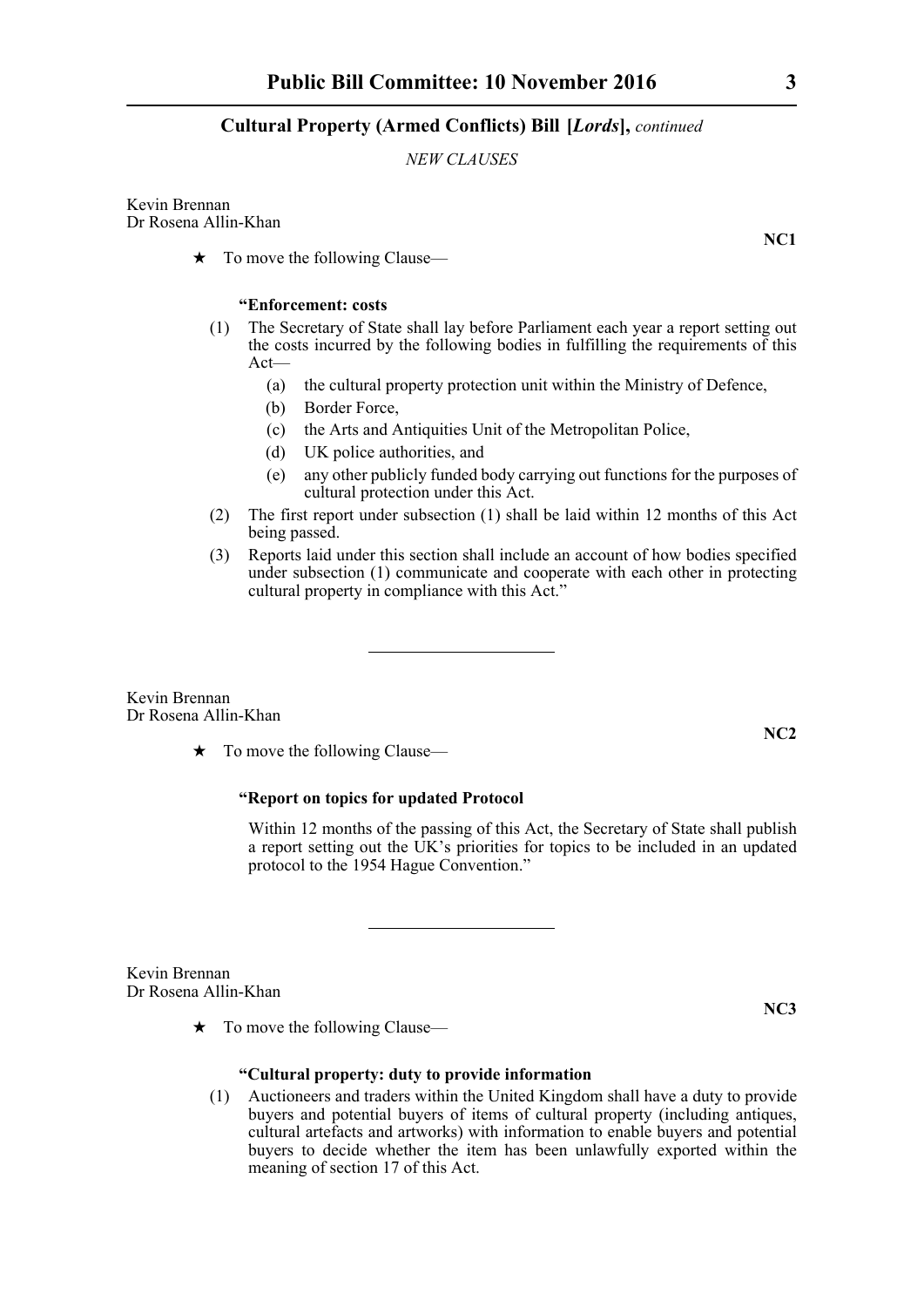- (2) The Secretary of State may make regulations specifying the nature of the information to be provided under subsection (1).
- (3) Regulations under this section—
	- (a) shall be made by statutory instrument, and
	- (b) may not be made unless a draft has been laid before and approved by resolution of each House of Parliament."

Kevin Brennan Dr Rosena Allin-Khan

 $\star$  To move the following Clause—

### **NC4**

#### **"Safeguarding cultural property**

At the end of the period of one year following the passing of this Act, the Secretary of State shall lay a report before each House of Parliament on which cultural properties situated within the UK have been listed as protected by this Act, and how the Government has safeguarded them against the foreseeable effect of an armed conflict, in accordance with Article 3 of the Convention."

Kevin Brennan Dr Rosena Allin-Khan

 $\star$  To move the following Clause—

#### **"Cultural Protection Fund**

At the end of the period of one year following the passing of this Act, and every two years thereafter, the Secretary of State shall lay a report before both Houses of Parliament on the work of the Cultural Protection Fund in supporting the implementation of the Hague Convention for the Protection of Cultural Property in the Event of Armed Conflict of 1954 and the Protocols to that Convention of 1954 and 1999."

**NC5**